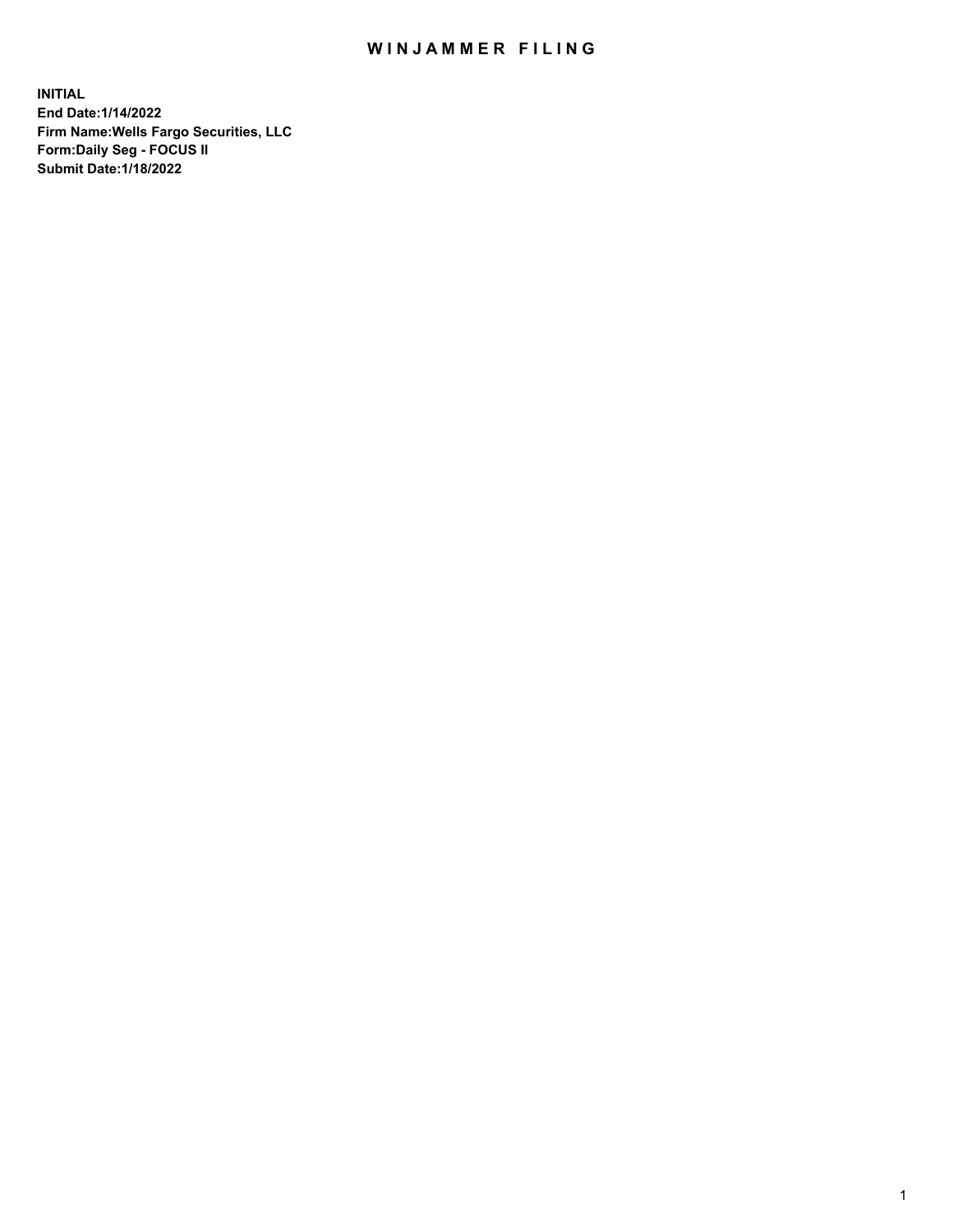**INITIAL End Date:1/14/2022 Firm Name:Wells Fargo Securities, LLC Form:Daily Seg - FOCUS II Submit Date:1/18/2022 Daily Segregation - Cover Page**

| Name of Company                                                                                                                                                                                                                                                                                                                | <b>Wells Fargo Securities LLC</b>                          |
|--------------------------------------------------------------------------------------------------------------------------------------------------------------------------------------------------------------------------------------------------------------------------------------------------------------------------------|------------------------------------------------------------|
| <b>Contact Name</b>                                                                                                                                                                                                                                                                                                            | <b>James Gnall</b>                                         |
| <b>Contact Phone Number</b>                                                                                                                                                                                                                                                                                                    | 917-699-6822                                               |
| <b>Contact Email Address</b>                                                                                                                                                                                                                                                                                                   | james.w.gnall@wellsfargo.com                               |
| FCM's Customer Segregated Funds Residual Interest Target (choose one):<br>a. Minimum dollar amount: ; or<br>b. Minimum percentage of customer segregated funds required:% ; or<br>c. Dollar amount range between: and; or<br>d. Percentage range of customer segregated funds required between:% and%.                         | 115,000,000<br><u>0</u><br>0 <sub>0</sub><br>00            |
| FCM's Customer Secured Amount Funds Residual Interest Target (choose one):<br>a. Minimum dollar amount: ; or<br>b. Minimum percentage of customer secured funds required:%; or<br>c. Dollar amount range between: and; or<br>d. Percentage range of customer secured funds required between:% and%.                            | 30,000,000<br><u>0</u><br>0 <sub>0</sub><br>0 <sub>0</sub> |
| FCM's Cleared Swaps Customer Collateral Residual Interest Target (choose one):<br>a. Minimum dollar amount: ; or<br>b. Minimum percentage of cleared swaps customer collateral required:% ; or<br>c. Dollar amount range between: and; or<br>d. Percentage range of cleared swaps customer collateral required between:% and%. | 340,000,000<br><u>0</u><br>00<br>00                        |

Attach supporting documents CH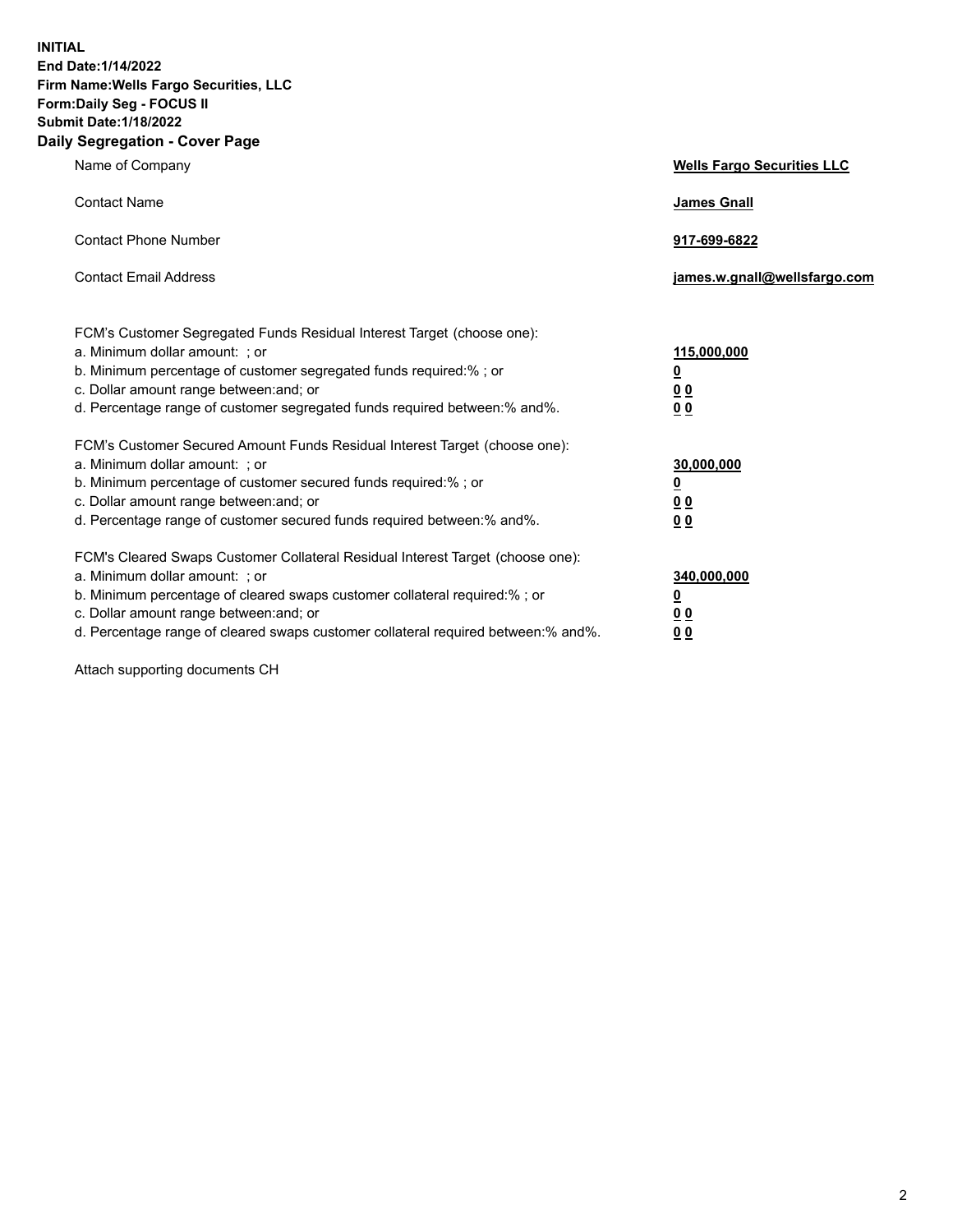**INITIAL End Date:1/14/2022 Firm Name:Wells Fargo Securities, LLC Form:Daily Seg - FOCUS II Submit Date:1/18/2022**

## **Daily Segregation - Secured Amounts**

|    | Foreign Futures and Foreign Options Secured Amounts                                         |                                  |
|----|---------------------------------------------------------------------------------------------|----------------------------------|
|    | Amount required to be set aside pursuant to law, rule or regulation of a foreign            | $0$ [7305]                       |
|    | government or a rule of a self-regulatory organization authorized thereunder                |                                  |
| 1. | Net ledger balance - Foreign Futures and Foreign Option Trading - All Customers             |                                  |
|    | A. Cash                                                                                     | 225,855,395 [7315]               |
|    | B. Securities (at market)                                                                   | 189,199,737 [7317]               |
| 2. | Net unrealized profit (loss) in open futures contracts traded on a foreign board of trade   | 30,886,986 [7325]                |
| 3. | Exchange traded options                                                                     |                                  |
|    | a. Market value of open option contracts purchased on a foreign board of trade              | 3,221 [7335]                     |
|    | b. Market value of open contracts granted (sold) on a foreign board of trade                | -17,241 [7337]                   |
| 4. | Net equity (deficit) (add lines 1. 2. and 3.)                                               | 445,928,098 [7345]               |
| 5. | Account liquidating to a deficit and account with a debit balances - gross amount           | 1,092,873 [7351]                 |
|    | Less: amount offset by customer owned securities                                            | -1,089,120 [7352] 3,753 [7354]   |
| 6. | Amount required to be set aside as the secured amount - Net Liquidating Equity              | 445,931,851 [7355]               |
|    | Method (add lines 4 and 5)                                                                  |                                  |
| 7. | Greater of amount required to be set aside pursuant to foreign jurisdiction (above) or line | 445,931,851 [7360]               |
|    | 6.                                                                                          |                                  |
|    | FUNDS DEPOSITED IN SEPARATE REGULATION 30.7 ACCOUNTS                                        |                                  |
| 1. | Cash in banks                                                                               |                                  |
|    | A. Banks located in the United States                                                       | 178, 136, 335 [7500]             |
|    | B. Other banks qualified under Regulation 30.7                                              | 6,321,062 [7520] 184,457,397     |
|    |                                                                                             | [7530]                           |
| 2. | Securities                                                                                  |                                  |
|    | A. In safekeeping with banks located in the United States                                   | 139,524,352 [7540]               |
|    | B. In safekeeping with other banks qualified under Regulation 30.7                          | 0 [7560] 139,524,352 [7570]      |
| 3. | Equities with registered futures commission merchants                                       |                                  |
|    | A. Cash                                                                                     | 3,167,198 <sub>[7580]</sub>      |
|    | <b>B.</b> Securities                                                                        | 59,678,758 [7590]                |
|    | C. Unrealized gain (loss) on open futures contracts                                         | 10,668,372 [7600]                |
|    | D. Value of long option contracts                                                           | 3,221 [7610]                     |
|    | E. Value of short option contracts                                                          | -17,241 [7615] 73,500,308 [7620] |
| 4. | Amounts held by clearing organizations of foreign boards of trade                           |                                  |
|    | A. Cash                                                                                     | $0$ [7640]                       |
|    | <b>B.</b> Securities                                                                        | $0$ [7650]                       |
|    | C. Amount due to (from) clearing organization - daily variation                             | $0$ [7660]                       |
|    | D. Value of long option contracts                                                           | $0$ [7670]                       |
| 5. | E. Value of short option contracts                                                          | 0 [7675] 0 [7680]                |
|    | Amounts held by members of foreign boards of trade<br>A. Cash                               | -46,855,990 [7700]               |
|    | <b>B.</b> Securities                                                                        | 180,087,431 [7710]               |
|    | C. Unrealized gain (loss) on open futures contracts                                         | 22,973,216 [7720]                |
|    | D. Value of long option contracts                                                           | $0$ [7730]                       |
|    | E. Value of short option contracts                                                          | 0 [7735] 156,204,657 [7740]      |
| 6. | Amounts with other depositories designated by a foreign board of trade                      | 0 [7760]                         |
| 7. | Segregated funds on hand                                                                    | $0$ [7765]                       |
| 8. | Total funds in separate section 30.7 accounts                                               | 553,686,714 [7770]               |
| 9. | Excess (deficiency) Set Aside for Secured Amount (subtract line 7 Secured Statement         | 107,754,863 [7380]               |
|    | Page 1 from Line 8)                                                                         |                                  |
|    |                                                                                             |                                  |

- 10. Management Target Amount for Excess funds in separate section 30.7 accounts **30,000,000** [7780]
- 11. Excess (deficiency) funds in separate 30.7 accounts over (under) Management Target **77,754,863** [7785]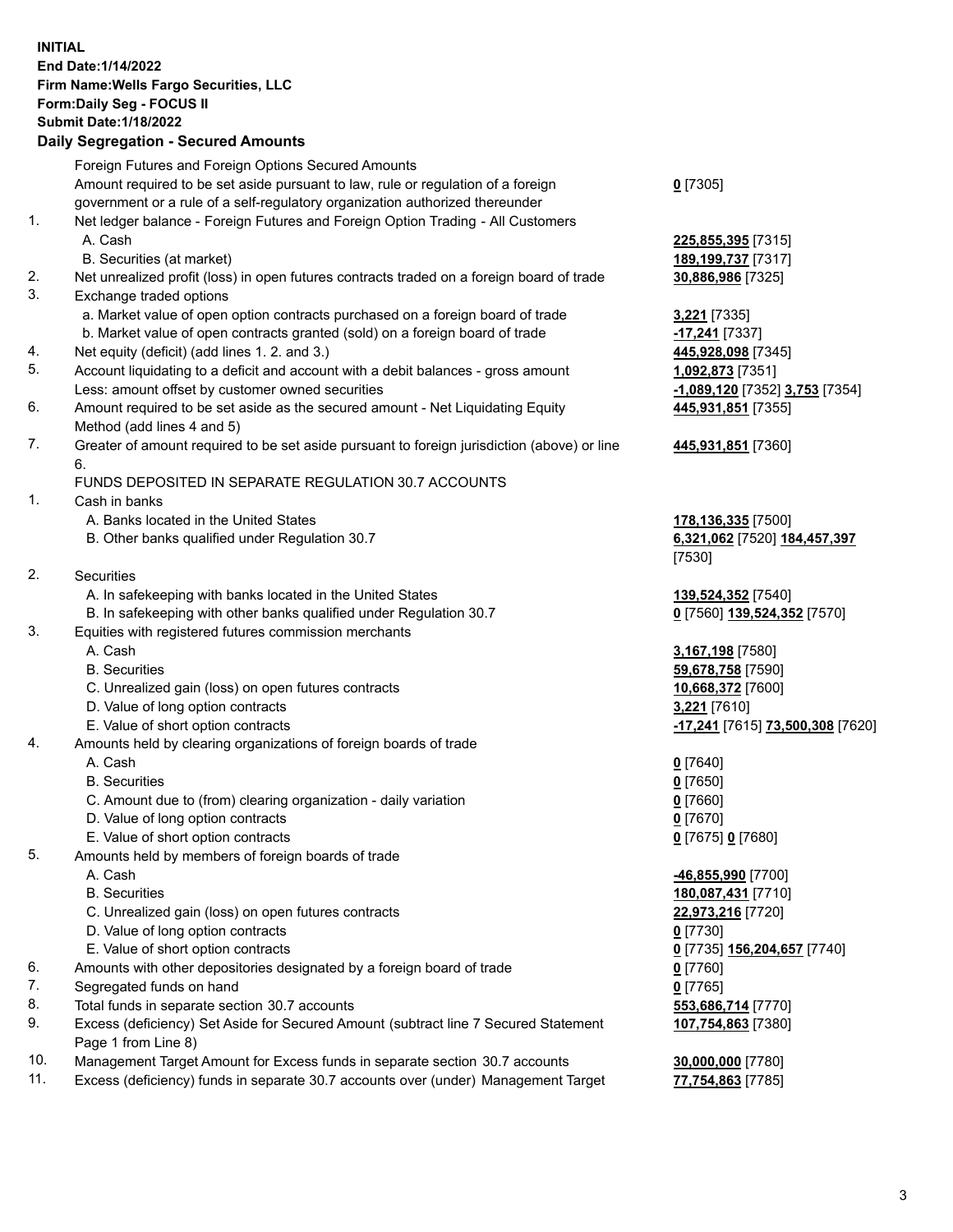**INITIAL End Date:1/14/2022 Firm Name:Wells Fargo Securities, LLC Form:Daily Seg - FOCUS II Submit Date:1/18/2022 Daily Segregation - Segregation Statement** SEGREGATION REQUIREMENTS(Section 4d(2) of the CEAct) 1. Net ledger balance A. Cash **3,135,812,407** [7010] B. Securities (at market) **1,990,009,419** [7020] 2. Net unrealized profit (loss) in open futures contracts traded on a contract market **121,490,815** [7030] 3. Exchange traded options A. Add market value of open option contracts purchased on a contract market **1,273,849,147** [7032] B. Deduct market value of open option contracts granted (sold) on a contract market **-1,212,751,137** [7033] 4. Net equity (deficit) (add lines 1, 2 and 3) **5,308,410,651** [7040] 5. Accounts liquidating to a deficit and accounts with debit balances - gross amount **129,712,819** [7045] Less: amount offset by customer securities **-129,710,875** [7047] **1,944** [7050] 6. Amount required to be segregated (add lines 4 and 5) **5,308,412,595** [7060] FUNDS IN SEGREGATED ACCOUNTS 7. Deposited in segregated funds bank accounts A. Cash **108,009,119** [7070] B. Securities representing investments of customers' funds (at market) **710,292,446** [7080] C. Securities held for particular customers or option customers in lieu of cash (at market) **92,312,889** [7090] 8. Margins on deposit with derivatives clearing organizations of contract markets A. Cash **2,912,561,792** [7100] B. Securities representing investments of customers' funds (at market) **149,300,232** [7110] C. Securities held for particular customers or option customers in lieu of cash (at market) **1,897,696,530** [7120] 9. Net settlement from (to) derivatives clearing organizations of contract markets **-17,797,432** [7130] 10. Exchange traded options A. Value of open long option contracts **1,273,849,147** [7132] B. Value of open short option contracts **-1,212,751,137** [7133] 11. Net equities with other FCMs A. Net liquidating equity **0** [7140] B. Securities representing investments of customers' funds (at market) **0** [7160] C. Securities held for particular customers or option customers in lieu of cash (at market) **0** [7170] 12. Segregated funds on hand **0** [7150] 13. Total amount in segregation (add lines 7 through 12) **5,913,473,586** [7180] 14. Excess (deficiency) funds in segregation (subtract line 6 from line 13) **605,060,991** [7190] 15. Management Target Amount for Excess funds in segregation **115,000,000** [7194] 16. Excess (deficiency) funds in segregation over (under) Management Target Amount **490,060,991** [7198]

Excess